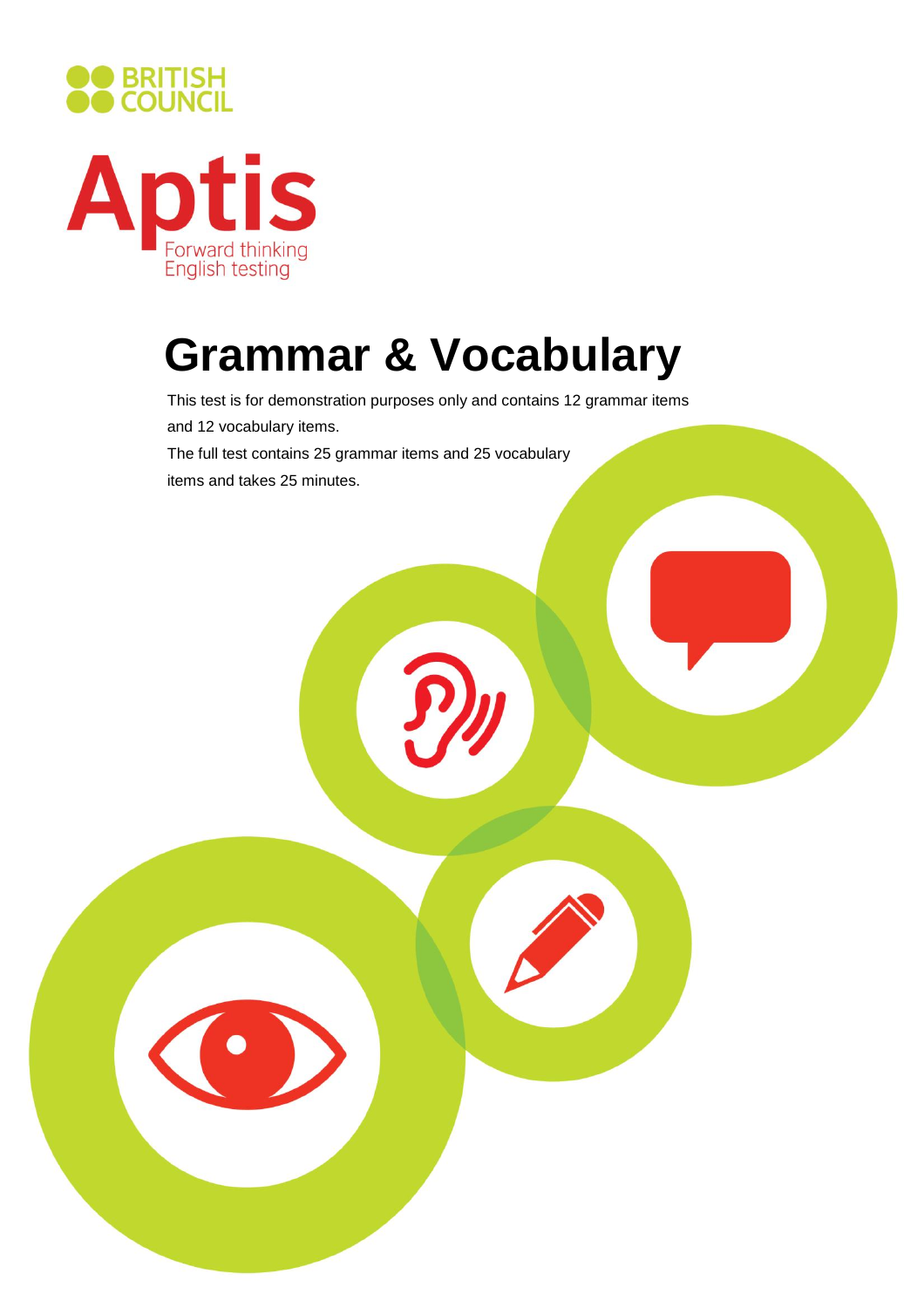

## **Grammar [12 questions - 6 minutes]**

All questions have three options. Circle the correct answer on the ANSWER SHEET.

| <b>EXAMPLE</b>                                                      | <b>ANSWER SHEET</b> |
|---------------------------------------------------------------------|---------------------|
| My birthday is _____<br>the summer.<br>When's yours?                |                     |
| 1n<br>A is correct, so circle A<br>at<br>in your ANSWER SHEET<br>on |                     |

|                                                             | A: She's French, isn't she? B: No, ________, she's from Belgium. |  |  |
|-------------------------------------------------------------|------------------------------------------------------------------|--|--|
| A                                                           | anyway                                                           |  |  |
| B                                                           | exactly                                                          |  |  |
| $\mathsf{C}$                                                | actually                                                         |  |  |
| He me that the machine was broken.                          |                                                                  |  |  |
| $\mathsf{A}$                                                | said                                                             |  |  |
| B                                                           | told                                                             |  |  |
| $\mathbf{C}$                                                | spoke                                                            |  |  |
| My boss says that I _______ to finish the report by Friday. |                                                                  |  |  |
| A                                                           | have                                                             |  |  |
| B                                                           | should                                                           |  |  |
| C                                                           | must                                                             |  |  |
| My new computer works _______ faster than my old one.       |                                                                  |  |  |
| $\mathbf{A}$                                                | more                                                             |  |  |
| B                                                           | much                                                             |  |  |
| $\mathsf{C}$                                                | many                                                             |  |  |
|                                                             | That was an interesting talk. May I ________ a question?         |  |  |
| $\mathbf{A}$                                                | have                                                             |  |  |
| B                                                           | ask                                                              |  |  |
| $\mathsf{C}$                                                | make                                                             |  |  |
| I have worked for this company ________ I left university.  |                                                                  |  |  |
| $\mathbf{A}$                                                | since                                                            |  |  |
| B                                                           | after                                                            |  |  |
| $\mathsf{C}$                                                | from                                                             |  |  |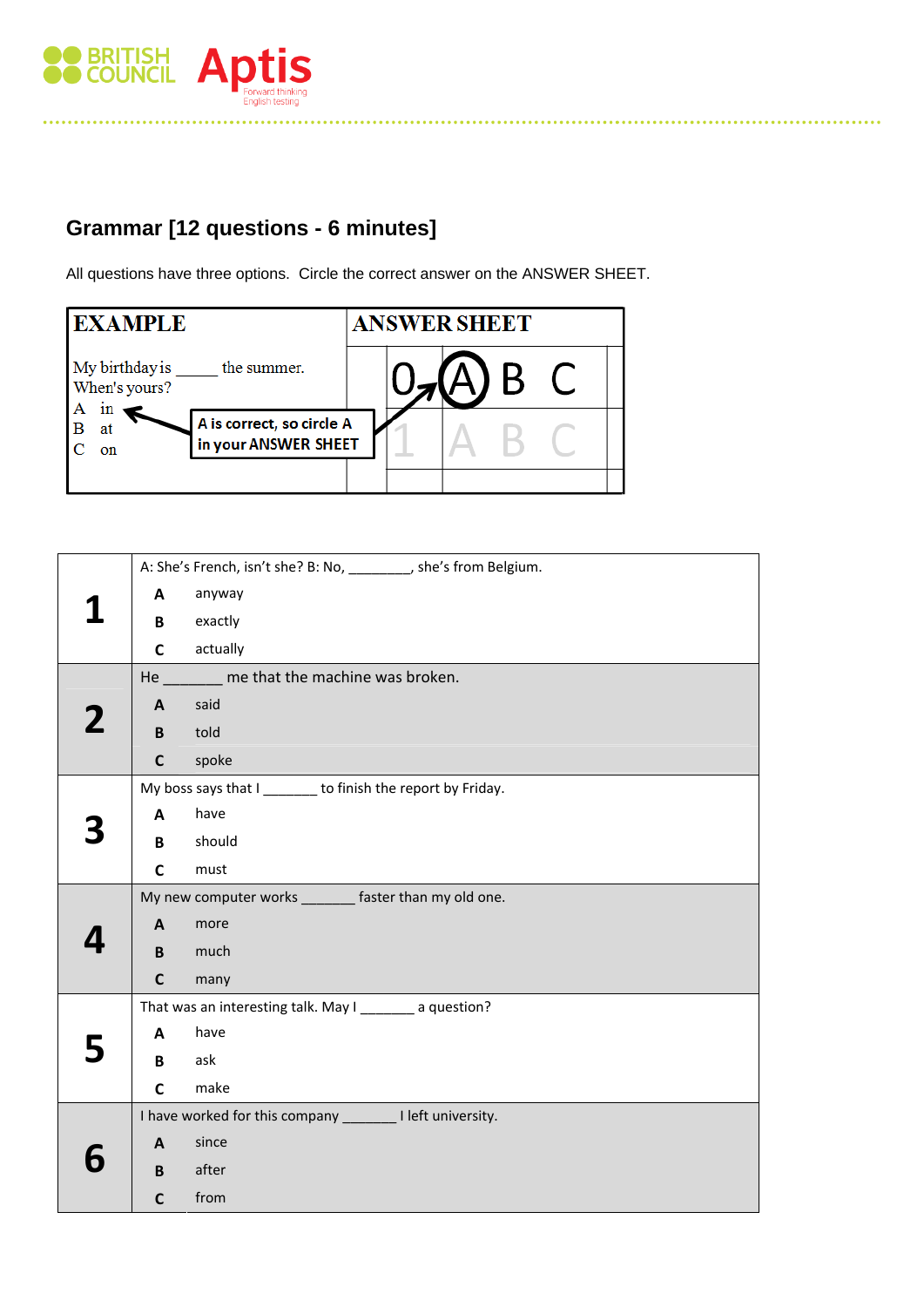

|           | If I ________ you were in hospital, I would have visited you.                |                                                    |  |  |  |
|-----------|------------------------------------------------------------------------------|----------------------------------------------------|--|--|--|
|           | A                                                                            | could know                                         |  |  |  |
|           | B                                                                            | had known                                          |  |  |  |
|           | C                                                                            | knew                                               |  |  |  |
|           | We were late for our plane because of ________ traffic.                      |                                                    |  |  |  |
|           | $\mathbf{A}$                                                                 | heavy                                              |  |  |  |
|           |                                                                              |                                                    |  |  |  |
|           | B                                                                            | thick                                              |  |  |  |
|           | $\mathsf{C}$                                                                 | strong                                             |  |  |  |
|           | He did rather ______ on the test and got eight out of ten.                   |                                                    |  |  |  |
|           | A                                                                            | fine                                               |  |  |  |
|           | B                                                                            | good                                               |  |  |  |
|           | C                                                                            | well                                               |  |  |  |
|           | Attention! Please stand _________ of the doors.                              |                                                    |  |  |  |
|           | $\mathsf{A}$                                                                 | away                                               |  |  |  |
| <b>10</b> | B                                                                            | clear                                              |  |  |  |
|           | $\mathsf{C}$                                                                 | far                                                |  |  |  |
|           |                                                                              | They offered him the job, but he turned it ______. |  |  |  |
|           | A                                                                            | off                                                |  |  |  |
|           | В                                                                            | away                                               |  |  |  |
|           | C                                                                            | down                                               |  |  |  |
|           | We had great weather and fantastic food! ______, it was a wonderful holiday. |                                                    |  |  |  |
|           | A                                                                            | All in all                                         |  |  |  |
| 12        | B                                                                            | All for all                                        |  |  |  |
|           | $\mathbf c$                                                                  | All and all                                        |  |  |  |
|           |                                                                              |                                                    |  |  |  |